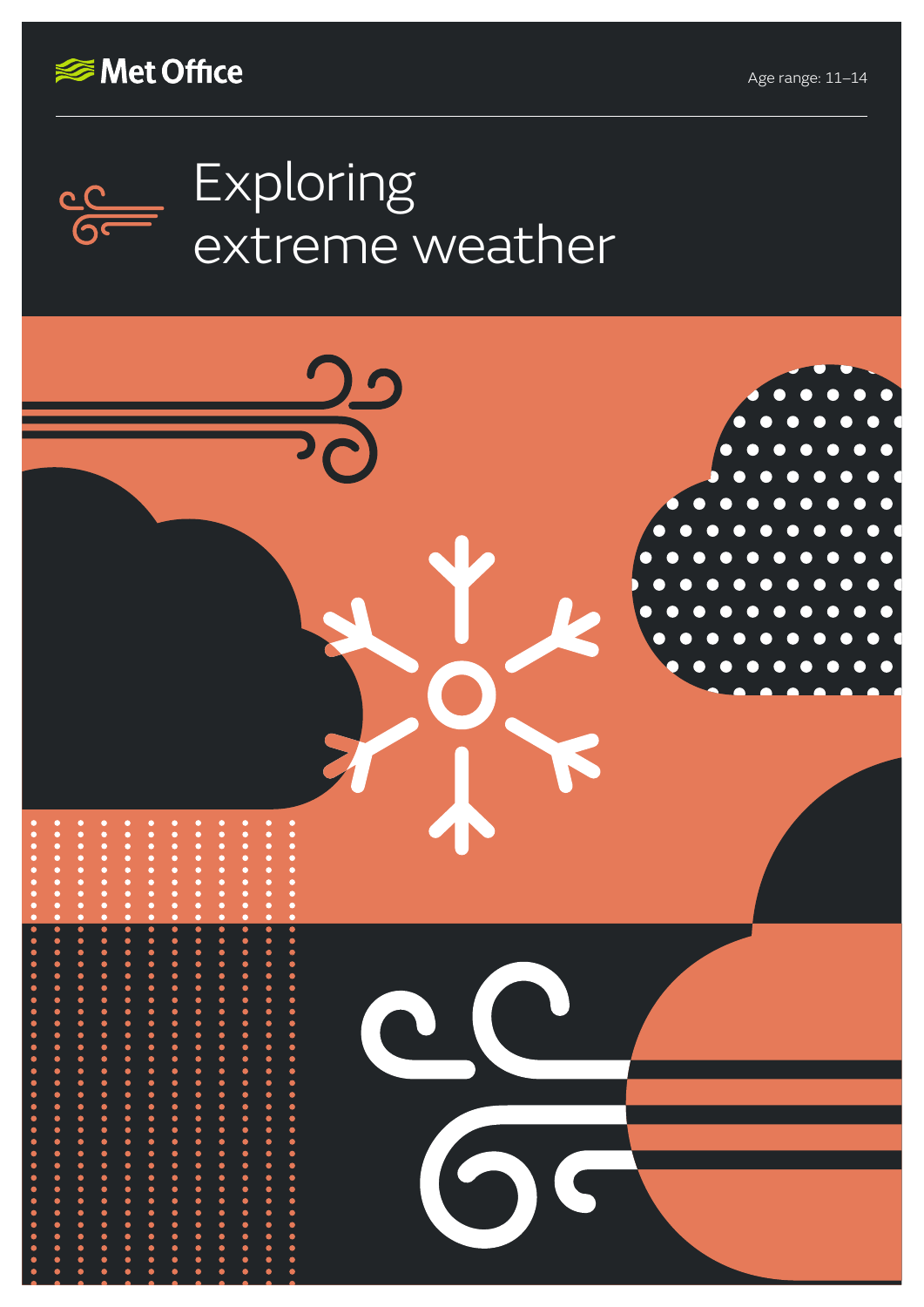# Introduction

### **Overview**

This activity ignites students' interest in the world around them by looking at examples of extreme weather events and their impact on communities. The focus will be on ways of portraying weather in an interesting, thoughtprovoking and creative way while applying maths and geography knowledge and skills.





#### **Time required**

70 minutes for all activities (or less if individual tasks are selected)



### **Materials required**

- **•** Exploring extreme weather film
- **•** Exploring extreme weather slides
- **•** Computer/internet device for online research
- **•** Extreme weather profile cards (available on pages  $6 - 7$ )
- **•** Pen, paper, pencils
- **•** Met Office extreme weather and climate change briefing note

#### **Learning objectives**

By completing this lesson, students will be able to:

- **•** Understand the causes of extreme weather events, the impact these can have and the measures that can be taken to mitigate the effects on local communities
- **•** Develop an ability to recognise evidence of recent extreme weather events and indicators of past climates
- **•** Think, respond and reflect creatively with regard to different meteorological sources and stimuli

#### **Curriculum links**

- **• Geography/social studies** observation, data collection and communicating data, prediction, global distribution of tropical storms, protection and planning
- **• Sciences/science and technology** prediction and evidence
- **• Mathematics and numeracy** understanding trends, graphs and interpreting data in different ways
- **• Literacy and English** written and verbal communication
- **• Art and design/expressive arts** design, communication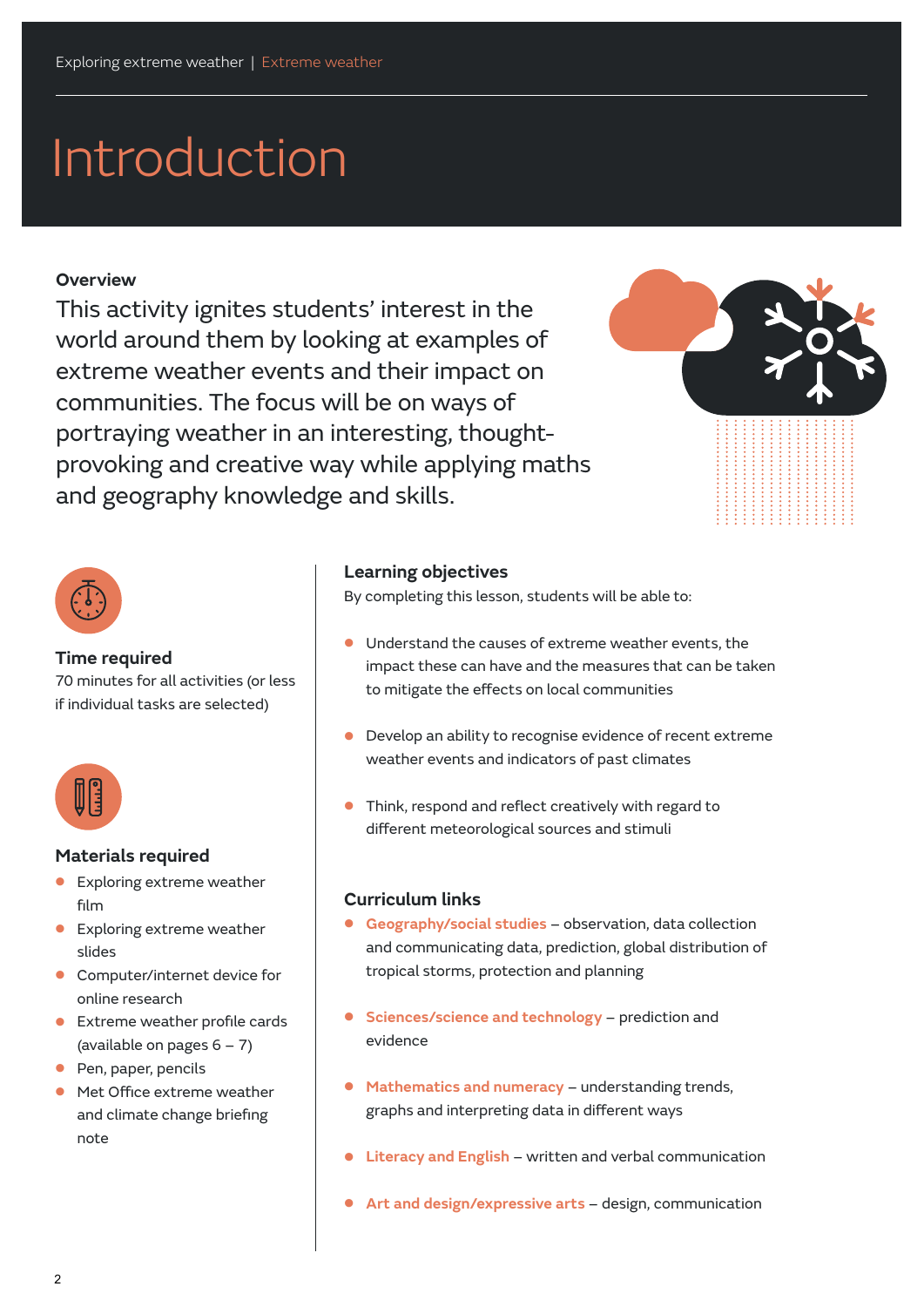# Activity steps



01

To kick off the lesson, introduce the topic of extreme weather, and show the extreme weather supporting film.

Ask the students to discuss the following prompt questions in pairs:

- **•** What is 'extreme weather'?
- **•** What are examples of extreme weather?
- **•** What do you know about the science behind these types of weather events?
- **•** What impacts can extreme weather events have on communities?
- **•** What impacts would we expect climate change to have on extreme weather and why?

Bring the class together again to share ideas and explain the connections between extreme weather and climate change. In a warmer world, many types of extreme weather are expected to increase in frequency or severity. Scientists all over the world are researching the connections between climate change and extreme weather to help individuals, communities and nations to prepare for the consequences and mitigate future impacts. More information can be found in the Met Office extreme weather and climate change briefing note.

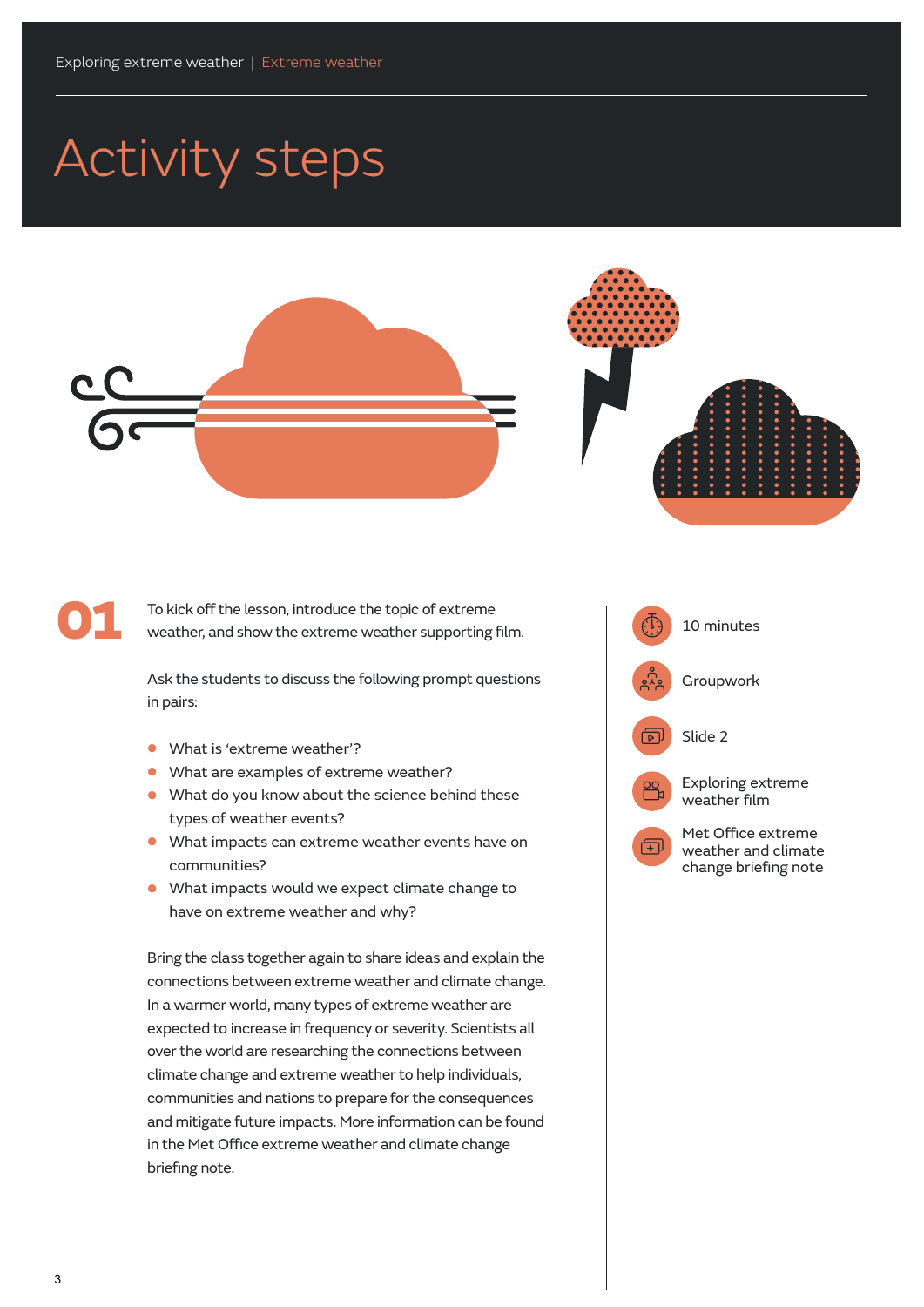## Activity steps

02

03

Divide the class into small groups and provide them with an tablet or similar mobile device. Explain that they are going to do some quick research into an example of an extreme weather event using the extreme weather profile cards (found on pages  $6 - 7$ ).

Allocate each group an extreme weather profile card and ask them to research a real-life extreme weather event of this kind, using the following prompt questions:

- **•** Why was the event significant?
- **•** What was the impact of the event?
- **•** How did people respond to the event?
- **•** What were the primary impacts of the event?
- **•** What were the secondary impacts of the event?

In the same groups, challenge students to imagine that they are working for an organisation overseeing research on past extreme weather events to help plan and mitigate against the impacts of a repeat event in the future.

Using the same extreme event example from Step 2, ask students to research and take notes on what they have learned from this event to help prepare for similar events in the future.

Students can use the following prompt questions to direct their research:

- **•** What was it? When did it occur? Where did it occur? Why did it occur?
- **•** How different was it to normal weather events in that area?
- **•** Were there any warning signs? How could they be spotted?
- **•** Was a warning put out? How far in advance? Who received it? Could it have been improved?
- **•** What risks needed to be managed?

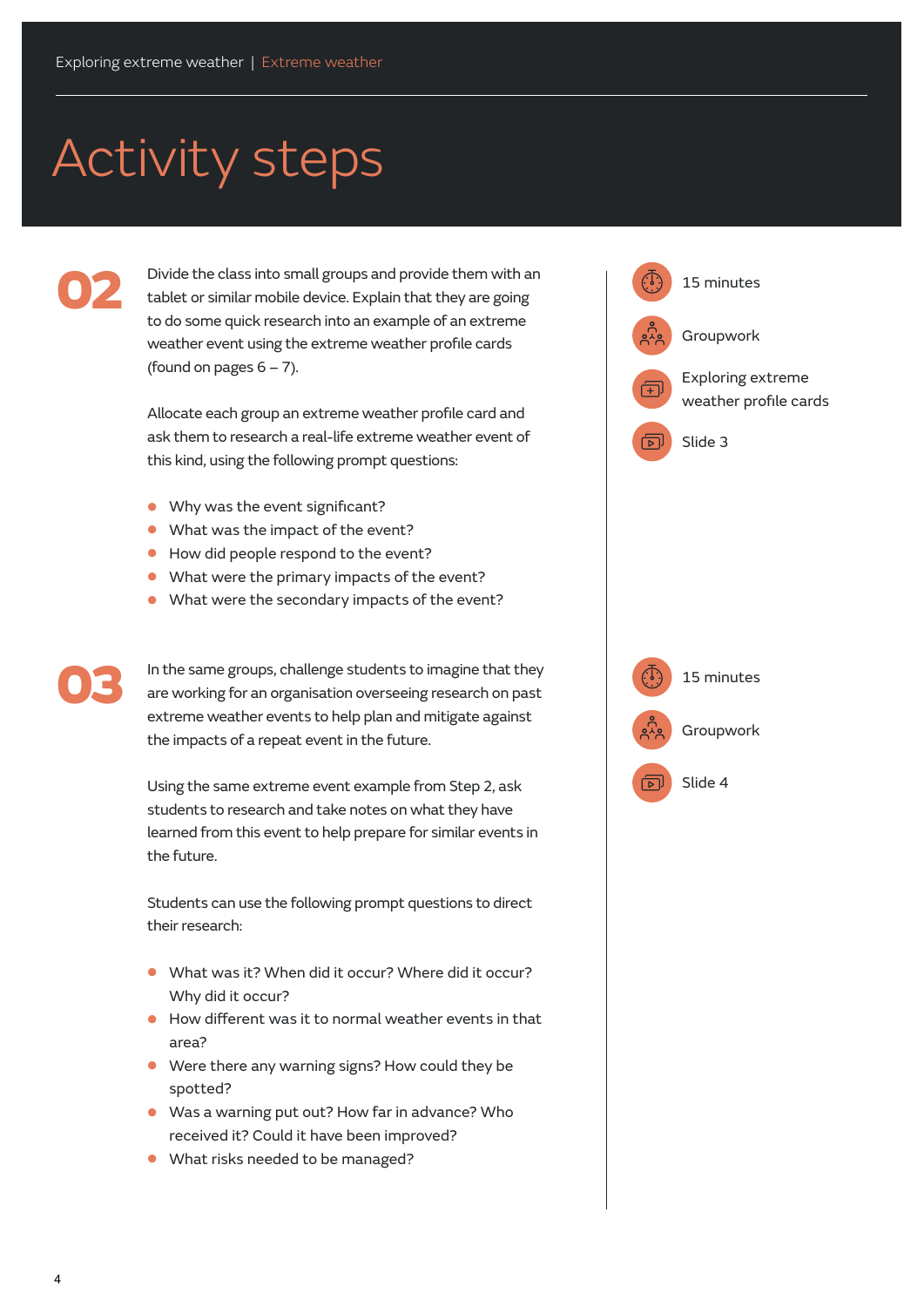# Activity steps

- **•** What did people do before, during and after the event to mitigate the risks and effects to themselves and the local area? Could they have done anything else?
- How did the emergency services respond?<br>● Did anything make responding to the situa
- **•** Did anything make responding to the situation more difficult? If yes, what preparations could have been made for it?
- **•** What technology is available to help now?
- **•** Is climate change having an influence on the severity or frequency of this type of extreme weather event?

Explain that each group is now going to prepare an extreme weather advert.

Give students the option to create a poster, leaflet, or TV advert that articulates what should be done to to respond to and mitigate the impacts of extreme weather events in the future.

04

Ask each group one by one to present their advert and tell the class about their extreme weather.

Allow time for questions from the rest of the class.

05

Close the lesson by bringing attention back to the front and recap on the objectives outlined at the start of the lesson.

Ask the students to explain what extreme events are, where they occur most and what their impacts are.

You may like to conclude the lesson with a mini quiz to test their knowledge about the factors to consider when action planning.



Individual task

The Met Office provides free education content to support young people aged 7-14 to be prepared for the effects of weather and climate change on them and their communities. Find out more at **www.metoffice.gov.uk/schools**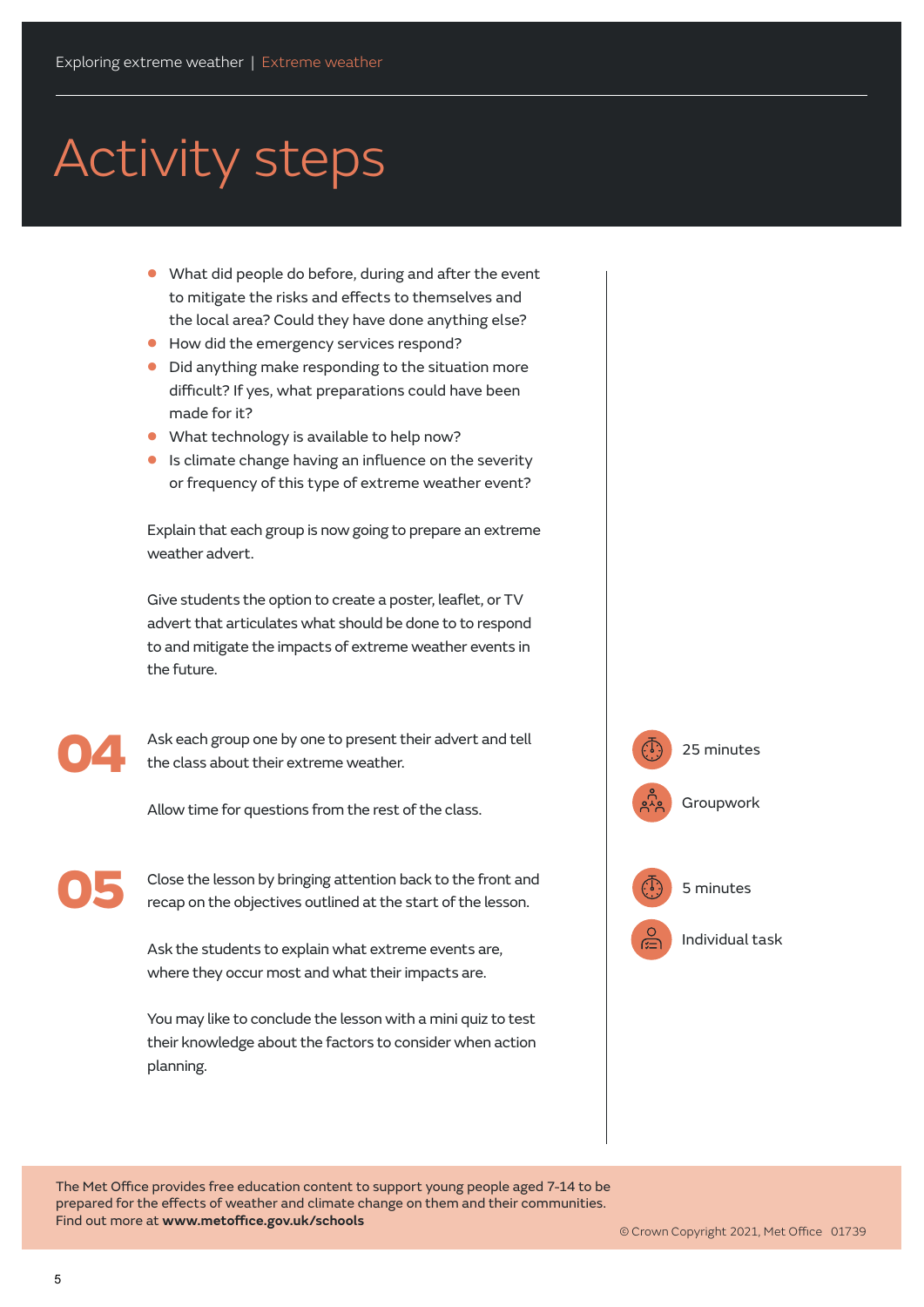## Extreme weather profile cards

## Hurricane

Hurricanes are very large, rapidly rotating storms, with very strong winds and thunderstorms. Each year several make landfall and can cause considerable damage to property and loss of life. They are also known as typhoons or tropical cyclones.

## Find out more:

[www.metoffice.gov.uk/research/](https://www.metoffice.gov.uk/research/weather/tropical-cyclones/hurricane) [weather/tropical-cyclones/](https://www.metoffice.gov.uk/research/weather/tropical-cyclones/hurricane) [hurricane](https://www.metoffice.gov.uk/research/weather/tropical-cyclones/hurricane)

https://oceanservice.noaa.gov/ hazards/hurricanes/

https://www.cdc.gov/disasters/ hurricanes/index.html

#### Tornado

Sometimes called a twister, a tornado is a rapidly rotating column of air that reaches between the base of a storm cloud and the Earth's surface.

## Find out more:

[www.metoffice.gov.uk/weather/](http://metoffice.gov.uk/weather/learn-about/weather/types-of-weather/tornadoes) [learn-about/weather/types-of](http://metoffice.gov.uk/weather/learn-about/weather/types-of-weather/tornadoes)[weather/tornadoes](http://metoffice.gov.uk/weather/learn-about/weather/types-of-weather/tornadoes)

[www.emsaonline.com/](https://emsaonline.com/mediacenter/articles/00000184.html) [mediacenter/articles/00000184.](https://emsaonline.com/mediacenter/articles/00000184.html) [html](https://emsaonline.com/mediacenter/articles/00000184.html)

www.[stormaware.mo.gov/](https://stormaware.mo.gov/preparing-for-a-tornado/) [preparing-for-a-tornado/](https://stormaware.mo.gov/preparing-for-a-tornado/)

### **Wildfires**

Sometimes called brush fires, bushfires or forest fires, a wildfire is an uncontrolled fire in a natural area. It can be caused by a combination of very hot and dry weather, with fires being started either through lightning strikes or human activity.

## Find out more:

[www.kfwf.org.uk](http://kfwf.org.uk/)

[www.nationalgeographic.com/](https://www.nationalgeographic.com/environment/natural-disasters/wildfires/) [environment/natural-disasters/](https://www.nationalgeographic.com/environment/natural-disasters/wildfires/) [wildfires/](https://www.nationalgeographic.com/environment/natural-disasters/wildfires/)

[www.readyforwildfire.org/What-](http://www.readyforwildfire.org/What-To-Do-If-Trapped/)[To-Do-If-Trapped/](http://www.readyforwildfire.org/What-To-Do-If-Trapped/)